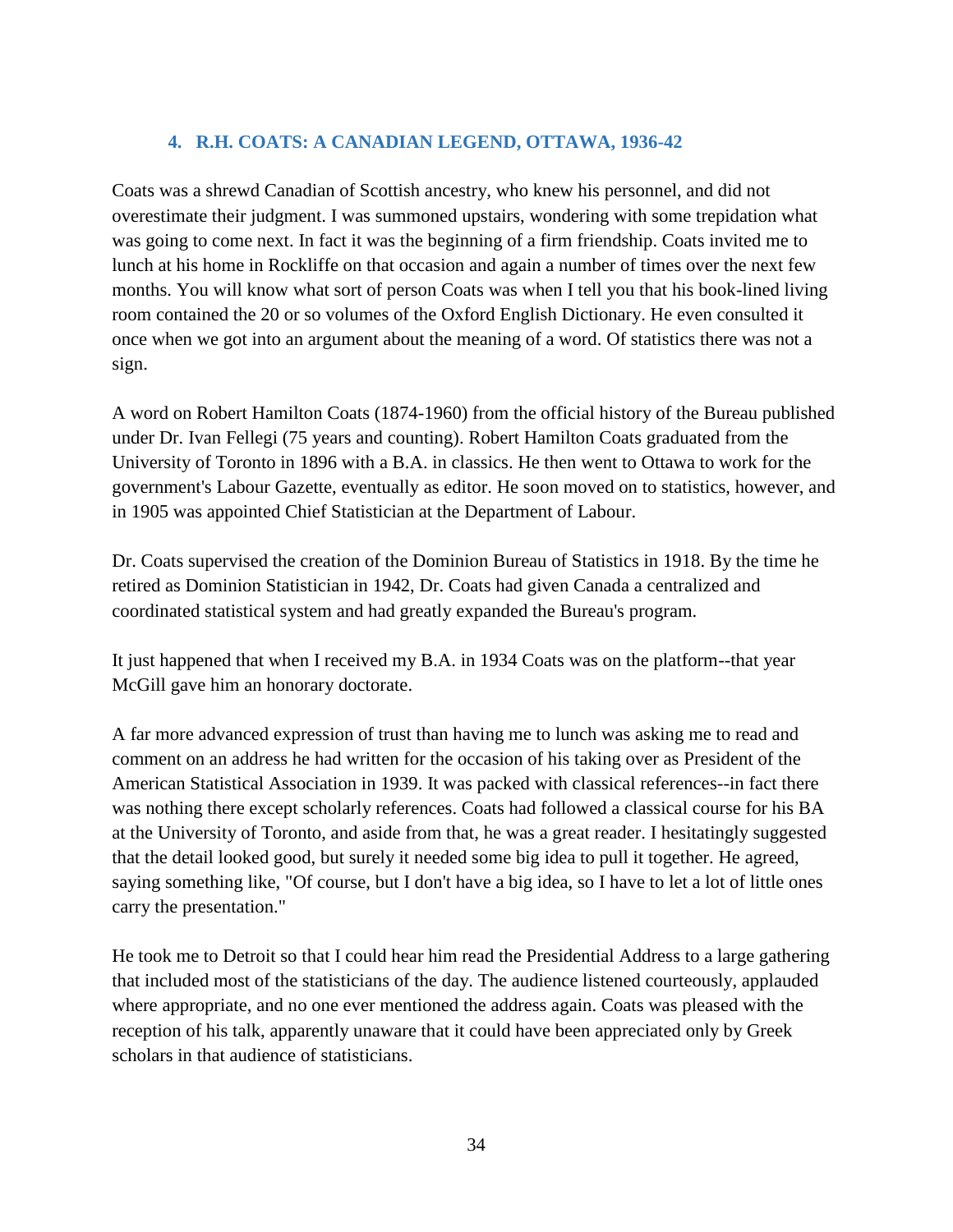R.H. had an endless stock of stories that told much of his interests. One of his favorites was of his father, who had immigrated to a small Ontario town, and had a servant from "the old country" (Scotland, of course) who approached him one morning and said she had had a dream that her mother was very sick, and needed her help. Under questioning she insisted that such a dream could not be disregarded, and she had to go. Her not ungenerous employer yielded, bought her a ticket, and wasn't sure when, if ever, he would see her again. After three months she reappeared and resumed her duties.

Another story, this one well known. When someone asked Wellington "Do you think your soldiers will frighten the enemy?" he replied "I don't know about the enemy, but by God they frighten me." There was something about this that tickled Coats, and he told it more than once

Coats was a great friend of Editor O'Leary of the Ottawa Journal, a somewhat Conservative paper. O'Leary's son Dillon, whom I knew well, was decidedly radical. It is this way that children so often get back at their parents.

My relation to Coats continued close, and I was promoted. I was given a supervisory job and was responsible for the work of a dozen or fifteen clerks.

I don't remember much of what we did, but there was one event that seemed all-important. The King resigned, abdicated. History books tell us that when King George V died he was succeeded by King Edward VIII. There were plenty of rumors about the King and Mrs. Simpson, an American divorcee and not regarded, especially by Prime Minister Stanley Baldwin, as a suitable match. I don't know how the negotiations between Baldwin and Edward went, but do know that on December 11, 1936 Edward gave a formal speech announcing his abdication. My little group we gathered in a circle around a radio (then still something of a novelty) that someone had brought. It started and ended as follows:

*At long last I am able to say a few words of my own. I have never wanted to withhold anything, but until now it has not been constitutionally possible for me to speak.* 

*I now quit altogether public affairs and I lay down my burden. It may be some time before I return to my native land, but I shall always follow the fortunes of the British race and Empire with profound interest, and if at any time in the future I can be found of service to His Majesty in a private station, I shall not fail.* 

*And now, we all have a new King. I wish him and you, his people, happiness and prosperity with all my heart. God bless you all! God save the King!* 

*Edward VIII - December 11, 1936*

*......*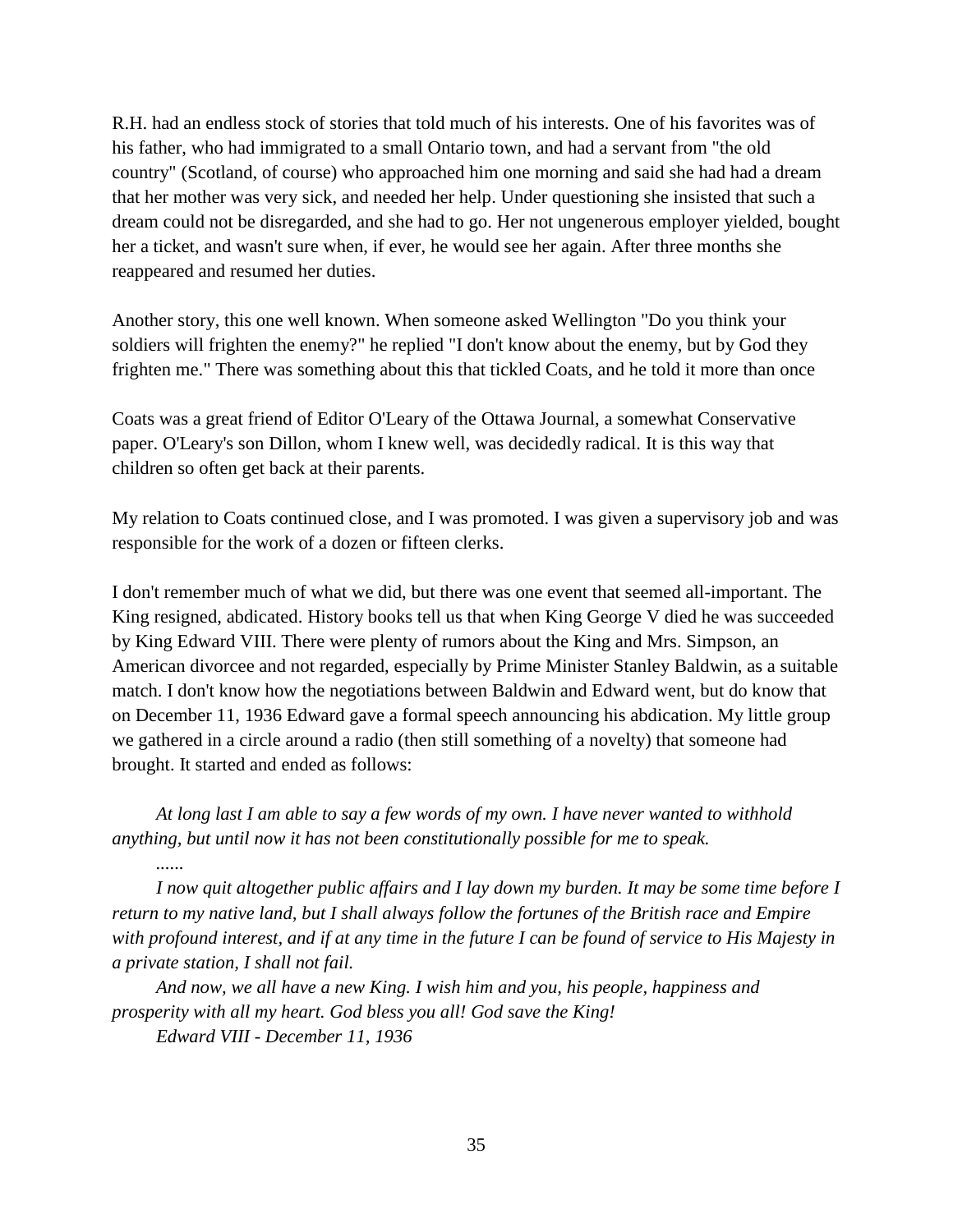The work of the Bureau continued to be suspended while we discussed the meaning of that speech and the consequences of the abdication it announced.

Coats was fond of telling me about the injustices wreaked on him and the Bureau by the Minister of Trade and Commerce whose charge included the Bureau, and he certainly made no attempt to ingratiate himself. For space in which to work the government allocated to us a two-story spreadout building in rough brick that had been the stable of the Edwards Lumber Company. (In those times horses provided the energy that brought out the lumber.) Now the trees in the Ottawa area had all been cut, and the government bought the site with the intention of clearing it and making a decorative parkway, but nothing could be done during the Depression; and many years passed before this large and expensive project was accomplished.

So the stable was allocated to the DBS, and the mill proper to the National Film Board. Remarks could be made on a building disused by horses being turned over to DBS, a sign of the stormy relation between the government and R.H. Coats. After "R.H." retired the relation improved and we were given the "new building" (now old in its turn) in Tunney's pasture.

Yet with all his eccentricities Coats was a man with vision and a consistently followed mission. He saw at this early stage that dispersing statistical work among the various ministries resulted in wasteful duplication and inhibited the growth of statistical professionalism. So he campaigned indefatigably, starting in a report he wrote in 1915 on the organization of statistics in the Federal Government, unambiguously favoring the centralization of all statistical compilation. A single agency was to compile justice statistics, labor statistics, manufacturing statistics, take the census, and provide for other statistical needs. It is this more than any other single factor that has placed the DBS (later Statistics Canada when "Dominion" got to be a bad word) in the forefront of statistical agencies in the world.

#### **The UN Sampling Sub-commission, Geneva 1947**

On what was to be my very first crossing of the Atlantic, the DBS wanted me to represent it at the meeting of the UN Sampling Sub-committee of the Statistical Commission of the Social and Economic Council of the then new United Nations. .

Getting me to Geneva was the work of J.T. Marshall, Assistant Dominion Statistician, and he made a big operation of the planning. I would be leaving from the Port of Montreal, on the Canadian Pacific liner Duchess of Bedford, an old ship that had survived the war--there were better ships that hadn't. It rolled with the waves and earned the title of the Drunken Duchess. The plan called for me to disembark in England, put up for the night in the Grosvenor Hotel, then go on to Paris, where I put up at the .Hotel George V, just off the Champs Elyssees.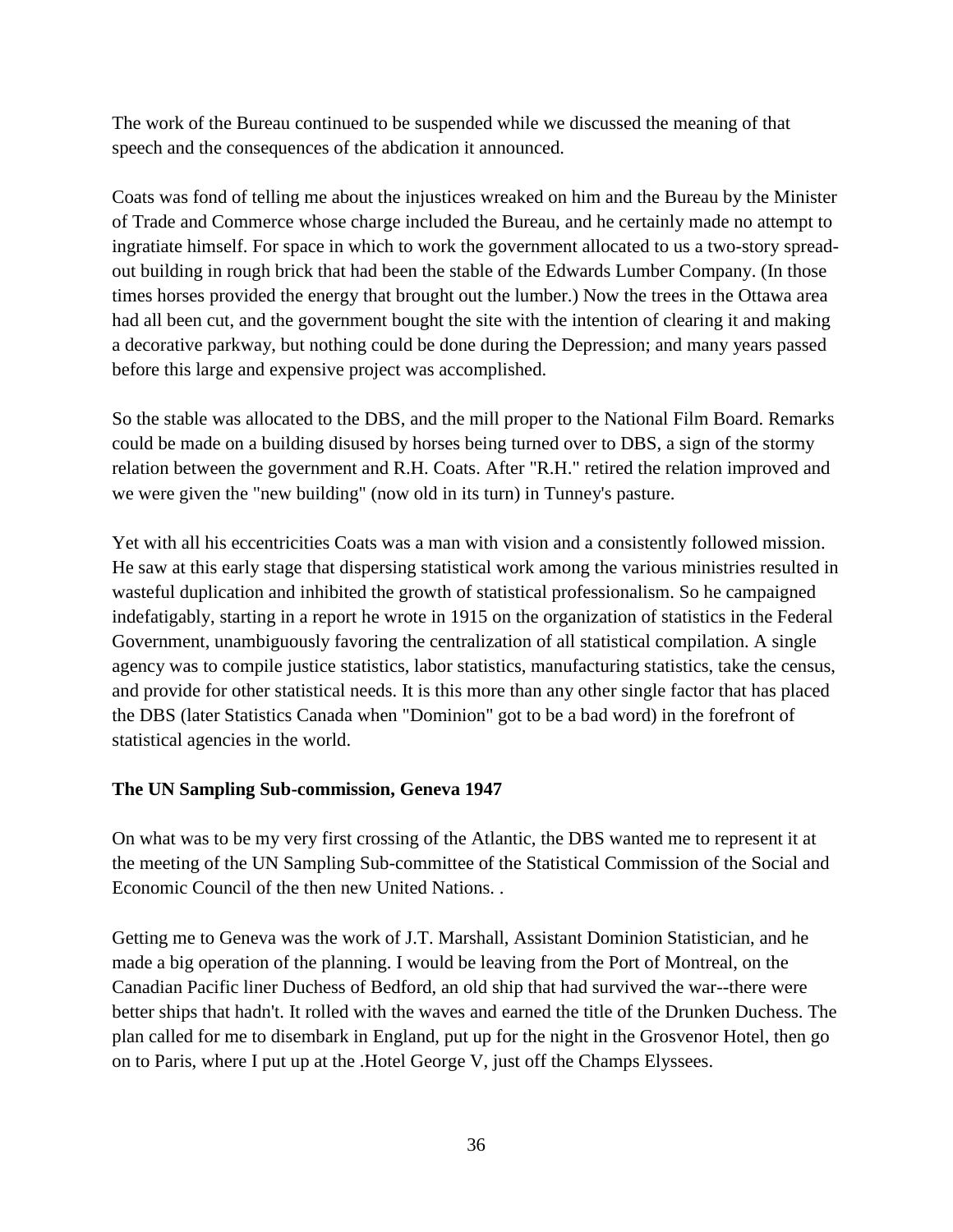From Paris I took the train to Geneva, where the meeting was to be held. The Chairman was P.C. Mahalanobis, R.A.Fisher was Consultant, Frank Yates was the member for the U.K., W.Edwards Deming was the member for the United States, and the French sent a top mathematician, Georgs Darmois. My status was only that of observer.

What I observed was the great R.A. Fisher holding the Times carefully folded to show the day's crossword puzzle, and kept below the level of the desk. And every now and then he surreptitiously wrote something in it. And I also remember Mahalanobis getting twisted up on the electronic hearing equipment. When he spoke, which was often, he would hold the microphone very close and left his earphones open--almost as though he was anxious to hear his own amplified voice. What he got was a loud burst of interference.

I don't remember much of the deliberations, but I do remember that a report was drafted and submitted to the group. When Deming got it he writhed, he didn't like any of the wording, and set about rewriting it while I looked on. The next day his draft was distributed to the Sampling Subcommission, and the members tore it apart. There was really no difference in point of view- all members were in favor of sampling, the differences were mostly between American English and English English. R.A. Fisher as Consultant might have helped to reconcile the differences, but he actually took no part in the deliberations--he was too busy with the day's crossword puzzle.

The DBS, using Canadian Government funds, had arranged a luxurious room for me at the hotel where we all stayed, and Fisher's allowance only provided a smaller room, without its own bathroom. I just couldn't stand the thought that unimportant me would be better put up than the great Fisher, and on my initiative we interchanged rooms without changing the billing. Fisher thanked me heartily, saying more than once that I had allowed him to have a bath. When we met in half-a-dozen places over the course of in the succeeding 25 years of his life he treated me as a friend. I didn't sense any condescension in his attitude, even though I was expecting it. It looks as though that bath served me well.

#### **My mountain climb, Le Fer a Cheval, Chamonix, 1947**

On Friday afternoon, as the deliberations were about to recess until Monday, Yates looked around the group, and saw me as the only one there who might conceivably accompany him on a mountain climb. I agreed readily, not realizing how arduous it would be. Yates himself had climbed in many parts of the world, and was in superb physical condition. My condition was no better than average. We saw him several times since, and he stayed with us at least once and recounted climbs he had made. Mountaineering must be healthful; he made age 92.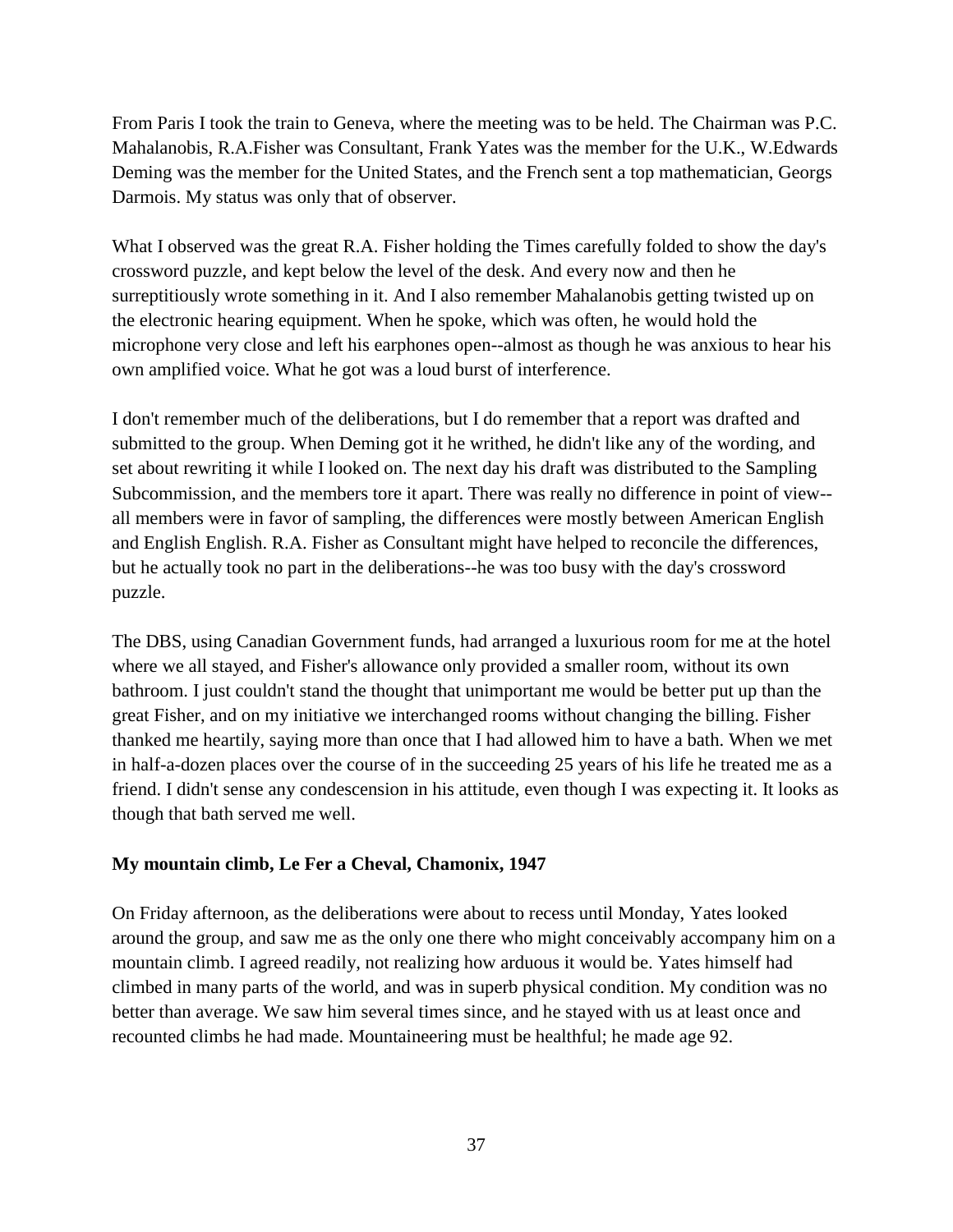We met on Saturday morning, Yates looked at my dress shoes and said "They'll do, but they won't be much good afterwards." After an hour or so on a street car we were in France and at the foot of the Fer a Cheval. And so we set out on the four-hour 5000 feet climb. At first I streaked ahead, but when I looked back I saw Yates taking tiny steps, and going very very slow. I got into step with him, and we climbed.

The most thrilling moment of the day was when we broke past the tree-line, and there saw stretched out before us like a map the beautifully groomed French countryside, with tiny farm houses and neatly plowed fields.

But we had another hour to get to the top, and I was exhausted. I just couldn't go further. So Frank carried on by himself, and picked me up again on his way down. Going down was easy? Not at all, but somehow I made it. And the following day I was plenty stiff.

## **A property owner**

Beatrice and I started married life in the Tweedsmuir basement apartment, but on my in-laws invitation soon moved into the house that Henry Orkin had built with his own hands on the Metcalfe road. They needed the rent we would pay, a rent less than we were paying for the apartment.

But soon we felt a yearning to have our own house, and we bought a small self-standing house, 5 Bristol Avenue.in Ottawa South. We had a mortgage, and also a debt for the down payment, as mentioned earlier. We also had a spare room that we equipped with a bed, and rented out. The arrangement was that the tenant got the room and kitchen privileges, and we got the rent plus baby-sitting services.

Our first tenant was Dorothy Short, a young lady with a somewhat short temper, who just didn't like our two children. When Robert, a baby who was always hungry, one night had colic, and Beatrice spent the night carrying him up and down the hall in the attempt to soothe him, Dorothy complained that she had been disturbed by her allowing him to cry all night, and there was enough ill-feeling that Dorothy moved out. I was sorry she left, for I saw many good points about her, and even formed some affection for her.

She was followed by Jeanne, a Franco-Canadian, a very different type, charming and always pleasant. She had the inestimable value of talking French to us, despite having to tolerate the bad grammar and worse pronunciation on our side.

She left us when her business took her away from Ottawa, and Mary Roseberry came and occupied that spare room. She became something of a life-time friend. She married Richard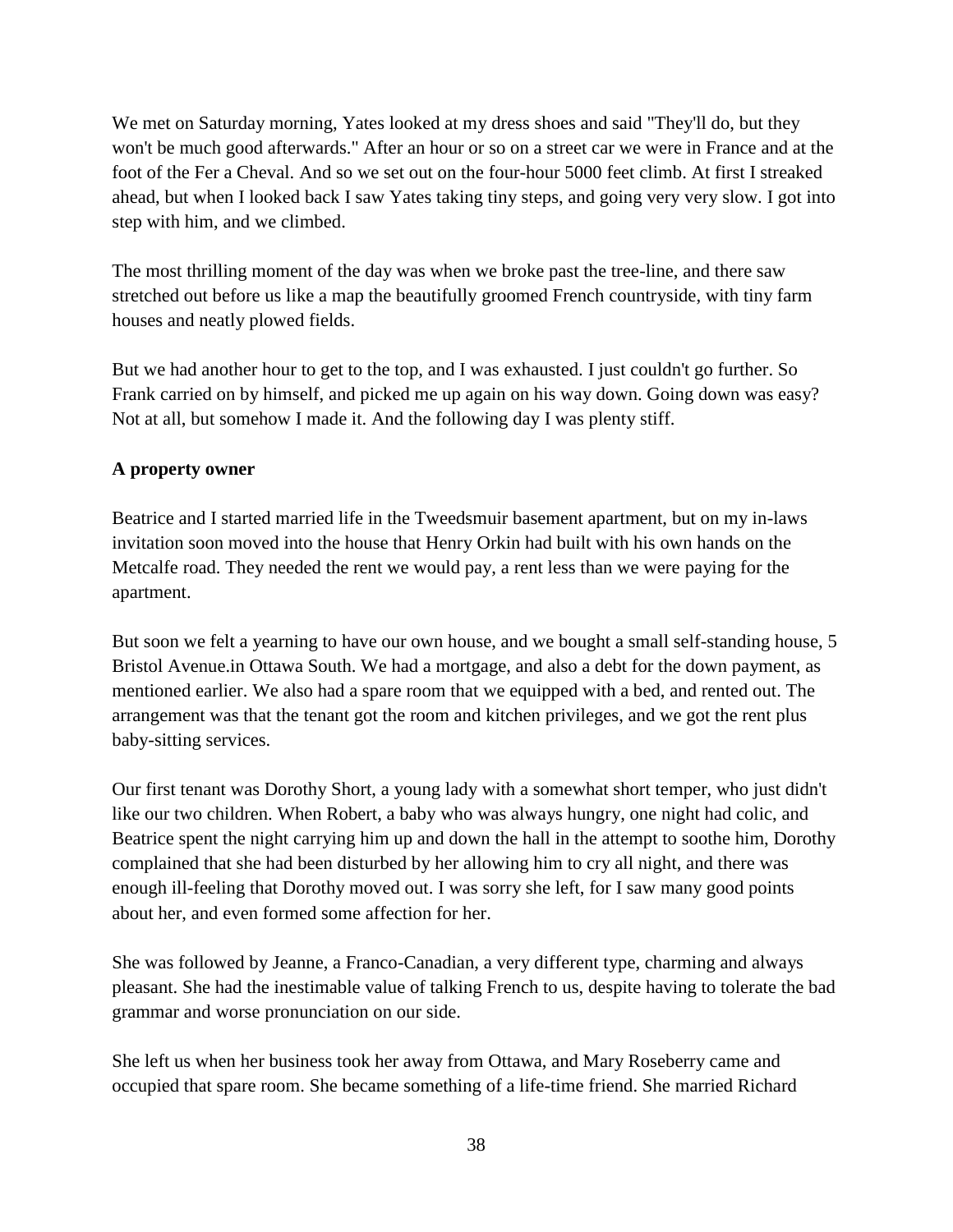Salisbury, an anthropologist of distinction, who died young, not only a blow to his wife and friends, but a serious loss to the profession. Our acquaintance with Mary then suffered a gap of many years.

But just recently we caught with her. Our Barbara was appointed Director of the Fields Institute, whose not inconsiderable funding is devoted to the furthering of mathematics, through post-doc fellowships, conferences, and in other ways. And she has just met her Deputy, a young man named Salisbury. We knew that she and Dick had a son, had even met him once. And through the son and our daughter we hope to catch up with Mary.

Is it ever an advantage to have too little money? Yes, for if we had had enough we would not have needed to rent out a room, and never met the bright young people of this note.

## **My life as bureaucrat, Ottawa, 1936-1959**

Starting work at age 23, I spent the first 23 years of my working life with the Dominion Bureau of Statistics in Ottawa, and there had much boredom as well as some opportunities and challenges.

## **Counting the ration cards**

For example I was assigned the task of counting the ration cards issued to the Canadian population in wartime. This was the early 1940s, and machines to do the counting were far in the future. There was some hurry to complete the task in order to apportion the wartime provisioning of necessities to the several cities and rural counties, and I was assigned a staff to handle it quickly. Testing to ascertain the speed with which our clerks counted, I found that the job would take years. The war could be over before the numbers were available.

So I devised a scheme for counting by weighing. We would hand-count 1000 cards, and then weigh them and after that weigh the cards contained in the boxes piled on the floor. But pounds and ounces would be a useless complication so we made our own unit. Neither metric nor footpound-second. We had a clerk count and another clerk verify 1000 cards, tie a string around them, and use that bundle as our unit weight. We did not need scales, just a balance.

Having established the unit, we divided all our cards into bundles of 1000 with the balance. When we knew how many thousand card bundles we had for a city we knew the ration card total for that place.

But with a little experimenting I found that the weight of cards varied from day to day, i.e. was a function of the atmospheric humidity. I came to see the piles of cards as living things, sucking in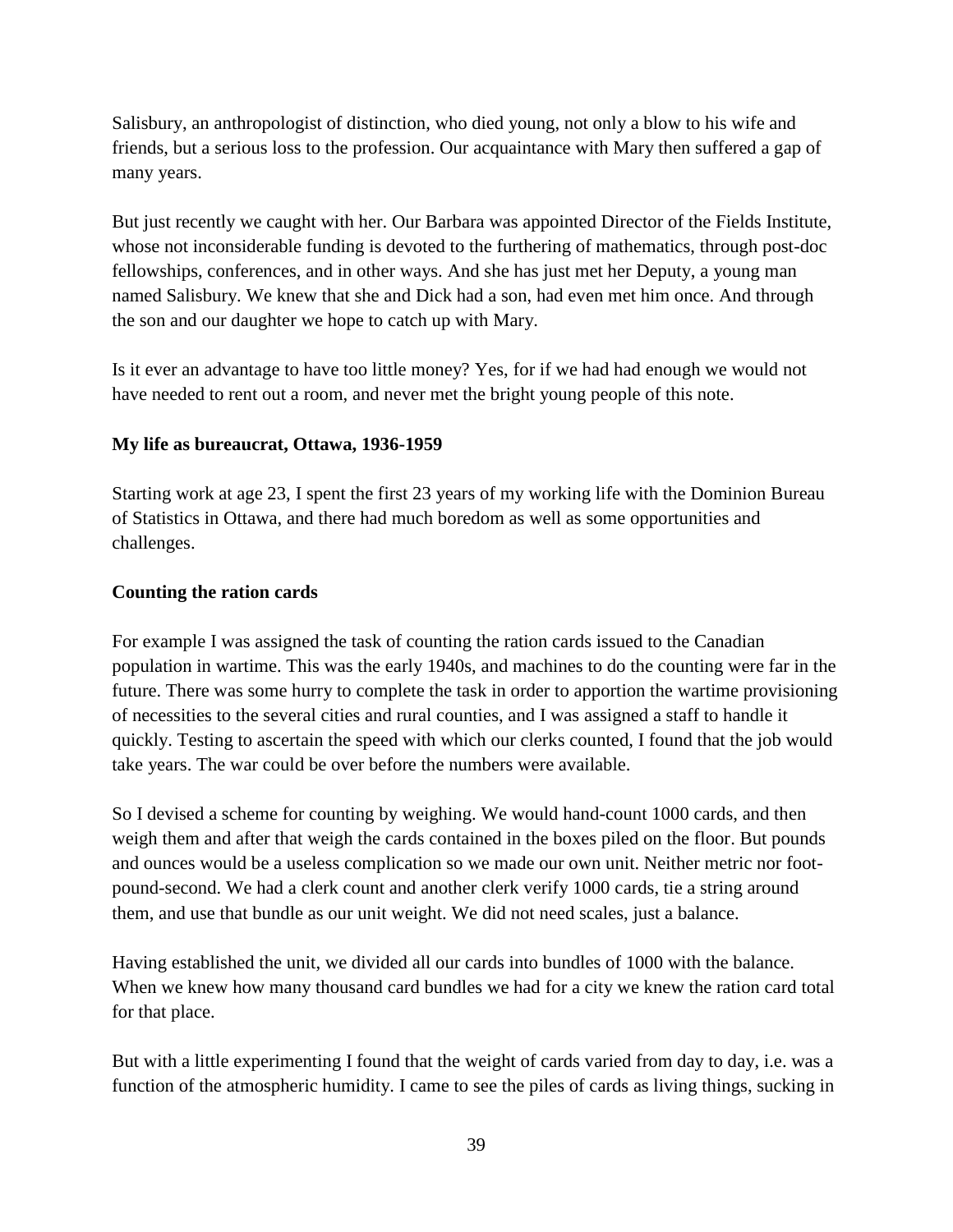water vapor for a few days, then evaporating it out as the weather went through a dry spell. Our count would be very rough if this was not taken into account. So several times each day we counted out new standard bundles of 1000 cards

All this was in a time when counting meant counting, licking one's fingers and muttering under one's breath "1, 2, 3, and so on". The rather obvious idea of weighing seemed so ground-breaking that it earned me a promotion.

That is all there is to say about the ration card experience, except for one incident. We had rented a gymnasium in a school building some distance away to house the cards, and they were in filing drawers on steel shelves about six feet high, The stacks seemed solid enough, but one day the supervisor in charge, luckily a young man of good hearing, noted a slight sound of movement at one end of the hall, and quickly ordered everyone out of the stacks, just in time to see a wave of collapsing card-filled shelves that went down the whole length of the vast room. Goodness knows what would have happened if the order to evacuate had not been given.

Then, also during the war, the proposal for a Mothers' Allowance scheme came up in Parliament, and I was asked to estimate what it would cost. As planned from the start, it would send a monthly check to each mother according to the number of her children and their ages. The check written to the order of the mother rather than to the male who was quaintly called the "Head of household" in the Census did not fit the patriarchal views of the time, but the government insisted and that was the way it was enacted. The sums allocated were not large, but they did make a huge difference to poor mothers. So the scheme was pro-woman and egalitarian. It showed more than just symbolically the appreciation of the community for the devotion of mothers to the vital task of child raising. It helped in raising and educating the next generation. Altogether a worthy scheme, after 50 years still firmly embedded in Canadian Federal budgetmaking. But it was a scheme that would be treason to promote in Washington today. There motherhood is so sacred a symbol it must not be contaminated with money!

How did I, a middle-level public servant, entirely outside of politics, come into this? My cost calculations showed that it was not altogether extravagant, it would not sink the Treasury. My calculations were found useful by the proponents of the scheme in Parliament. Now, most of 60 years after its enactment, it still retains the support of all parties. I keep speculating why such a uniform Mother's Allowance is OK north of the 49th parallel, unmentionable south.

Again, I turned up some data from a height and weight survey of Canadian children, carried out in 1931 and again in 1941. They showed that the average height of 10-year olds rose by about half an inch in the 10 years. More important for policy, it showed large differences among social classes at any one time: areas of high income showed taller children, age for age. Nutritionists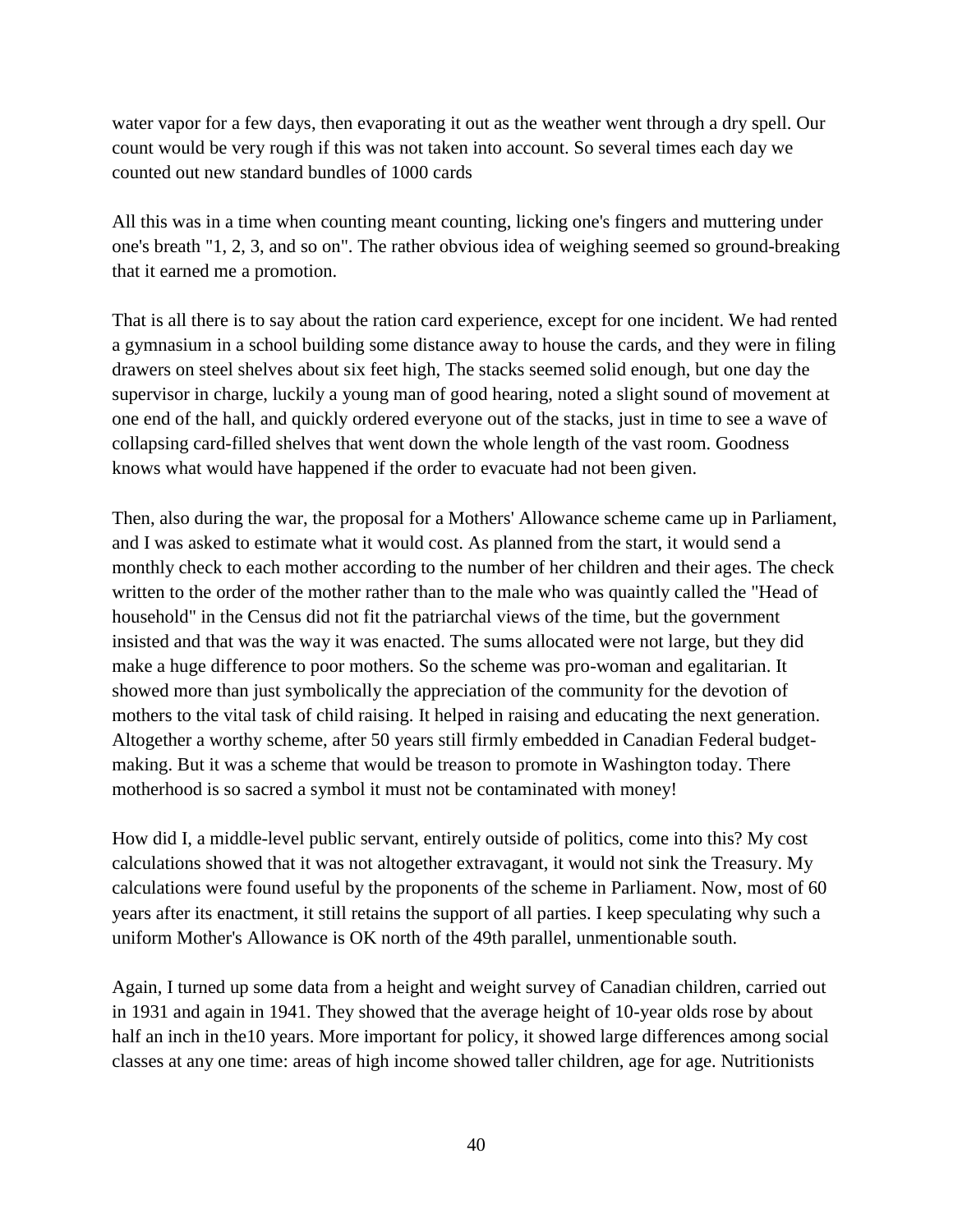found such data useful as did those leaders who argued for social measures that would tend to equalize incomes, would moderate the harshness of a free market system to the poor.

These were high spots of my experience as an official statistician. Useful, perhaps, but not very exciting. And I have to admit that my life in Ottawa was brightened by the opportunity to visit and live in various less developed countries. The Government of Burma wanted a statistical officer for three months in early 1951 to help it take a Census and I was named. U Than Tut came to Ottawa to negotiate for my services, and through the entire visit he was my mentor.

For about a year I was assigned to the External Trade Section, headed by Arthur Neal. The work was in considerable part answering questions from the public--usually business concerns--about the imports of iron bars, or some other of a thousand other items in the customs classification. Arthur was one of the smartest people I have met, in DBS or elsewhere, and also the laziest. When a request came in he groaned, and was pleased and relieved when I undertook, even with some zest, to answer it. The only character in literature that represents such a type is Oblomov, an aristocrat and estate owner in a novel by Goncharev. He could not be bothered collecting the rents from his tenants, so he had a assistant do it. He could not be bothered even sitting up, and spent much of his days in bed. Goncharev intended him as a satire on the Russian nobility in Czarist times. But in the New World such laziness, such lethargy, is nearly non-existent--Arthur Neal was unique.

Another member of the section was a man by the name of Tingley, who sat all day examining the financial news, and calculating the value of his holdings. He refused to do any of the work for which he was paid, and had been paid over the course of years. Getting Tingley fired out of the Civil Service was a huge task, so solid were the protections for anyone who was in the permanent service. It was a task into which Arthur put his heart, and during my tenure in the section he was rewarded. Tingley was out.

Another activity in which Arthur came to life was amateur photography. He had a well-furnished dark room in his Rockliffe home, and there for the first time I saw an actual picture emerge in the developer fluid. From that moment onward, and for a year of two afterward I was an amateur photographer, spending most of my spare time in my own well-equipped dark room.

Beatrice was never infected with this passion, and on one occasion it brought us to sharp words. I was in the habit of using the kitchen oven as an adjunct to the darkroom for storage of printing paper and other valuables, and Beatrice turned on the oven (so she said) without looking and destroyed most of 100 sheets of 8 by 10 printing paper.

When R.H. reached 65 he retired, as required by the rules then prevailing. I thought it would be nice to signalize the occasion with pictures of the 30 or so men and women who had worked with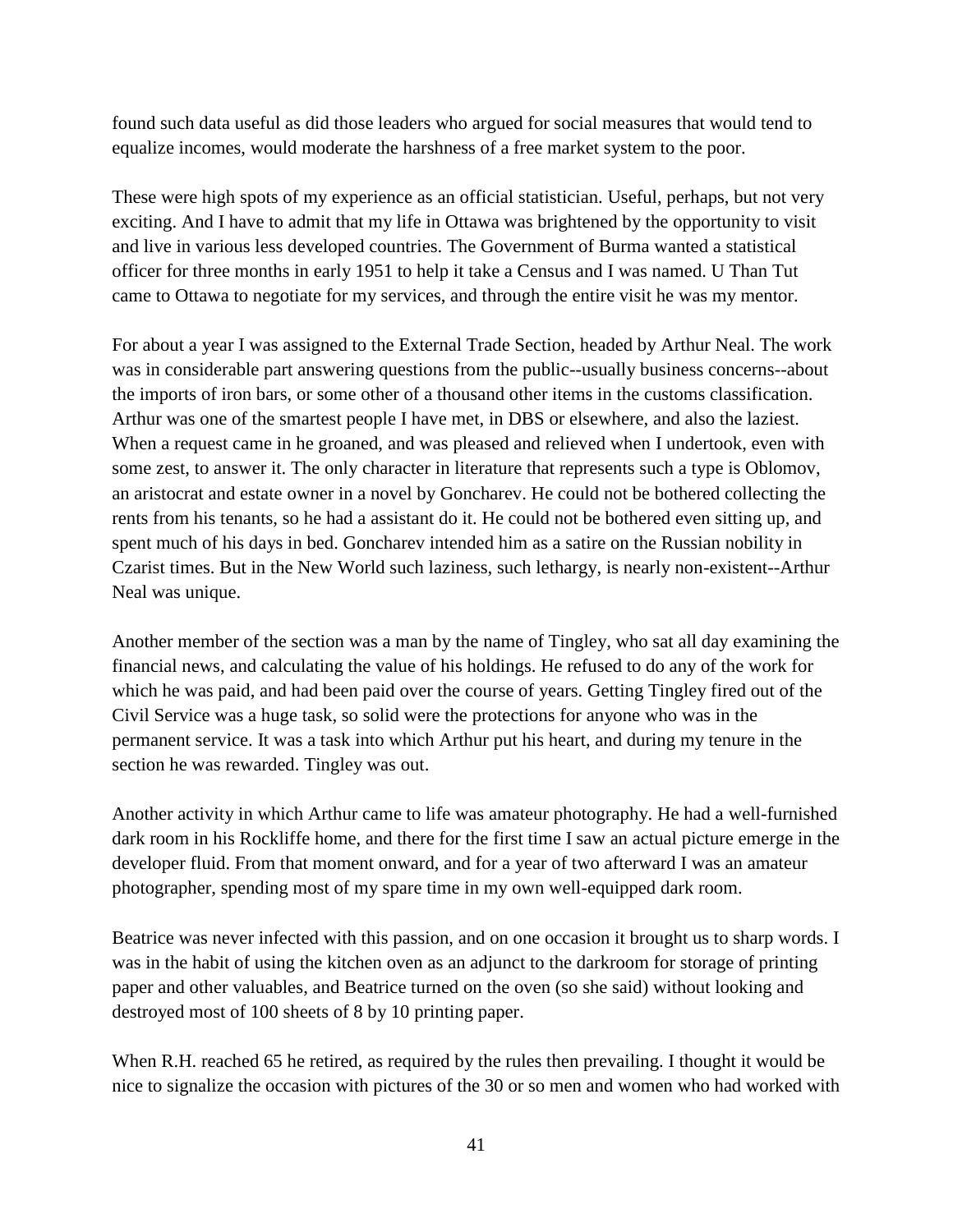him. So I went the rounds with camera and flash bulbs and took the Bureau's 30 or so heads of sections in characteristic poses. After a lot of dark room work I emerged with a bound book that I presented to Coats at his retirement ceremony.

Given R.H.'s more than friendly treatment of me over five years, it may not be irrelevant to mention that he never had children of his own. I was just about the age to have been his son.

So the Bureau went on--under Herbert Marshall, successor to Coats as Dominion Statistician; we had a new building, and ultimately I was made Assistant Dominion Statistician, My pay had gone up from the initial \$75 a month to nearly \$1,000 a month.

There were always a few ingenious and energetic individuals in the Bureau, even though those qualities were not listed in the specifications of the job. . One was Sidney B. Smith, who on his own was making a compilation of the national accounts, long before it had occurred to anyone else to do it. R.H. Coats had said to me, "Go up and see what Sidney Smith is up to." When I did ask him questions it turned out that his methods were homemade, his definitions not always the same as those officially established internationally after the War.

And because Smith was isolated in Ottawa he knew as little as I did about developments in national accounts in the outside world. All I could report to Coats were Smith's initiative, energy and ingenuity. I am afraid that Sydney Smith and his work were forgotten, and the whole project was started up afresh with personnel newly hired and bypassing Smith, on the model provided by the United States. The executive in charge was Simon Goldberg, who saw that the American model would be adopted worldwide. No discredit to Simon, but this is one of many items in which Canada has somewhat slavishly followed the United States. I myself was party to the same tendency in sampling and other fields.

None of what I say above gives any idea of the enduring contribution Robert H. Coats made to Canada. His monument is the Canadian statistical system and more visibly, a 40 story building that dominates Tunney's Pasture. He was a stubborn and tireless advocate of the consolidation of statistical work of the Federal Government under a single roof. As early as 1915 he wrote a report to this effect on the organization of the Canadian statistical system. He pointed out that statistics were coming out of all corners of the Canadian government; there was no standard of classification, no comparability, no professionalism in the compilations. Coats recommended a unified system that would take the place of this chaos. Unlike the American system, it was to be a centralized arrangement, in which the DBS would collect data on the several industries, would take the Census, would advise the Government on what data were needed and what they would cost. The Government of the day accepted his report. On it has been based the organization of Canadian statistics ever since.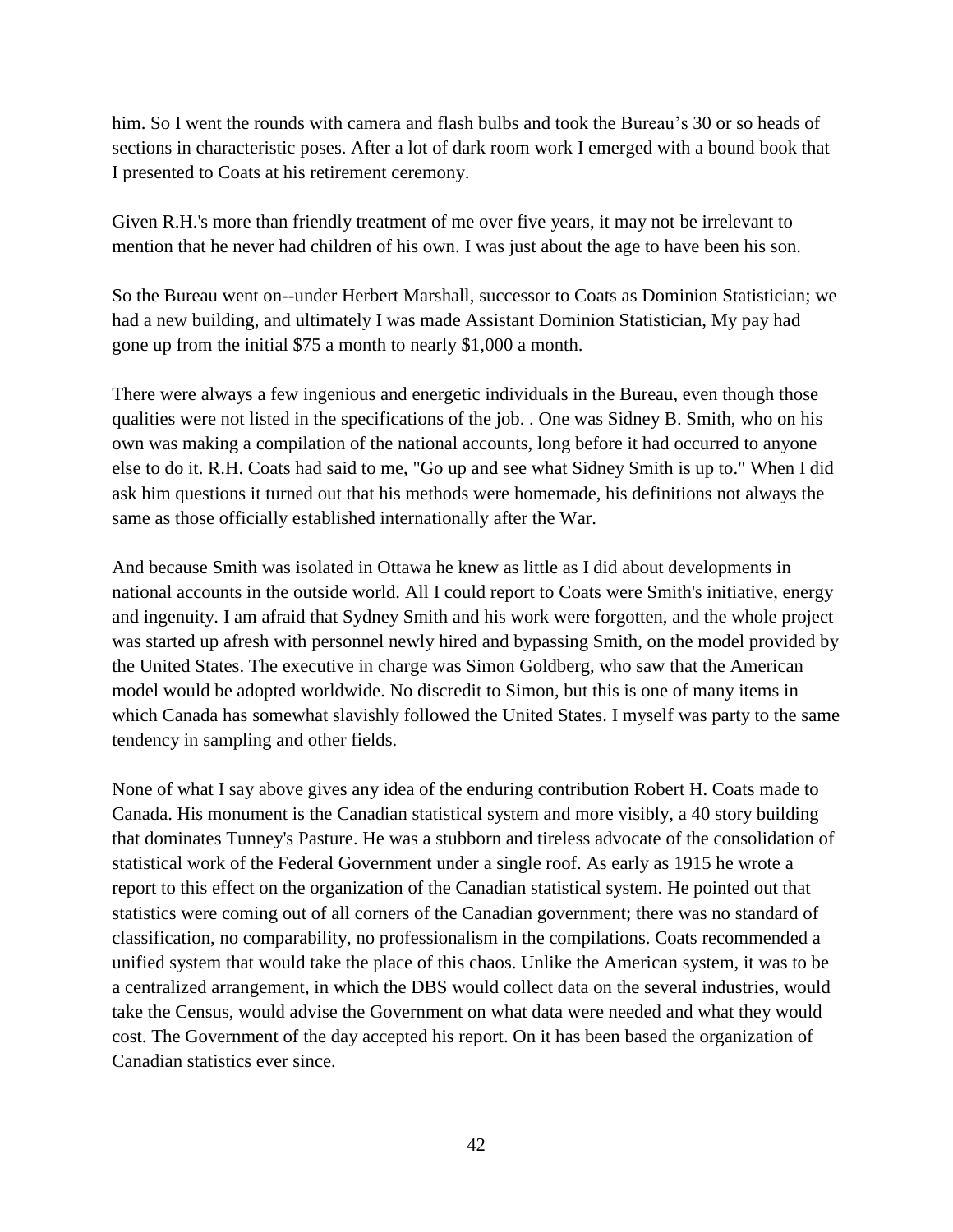Coats saw the avoidance of duplication, the technical advances that would be possible, and the skilled personnel who could be developed, if the statistical units of all departments were collected together under one roof. The authorities agreed and they were persuaded to embody this idea in the Statistics Act that established the DBS and its successor agency Statistics Canada. That has resulted in a Canadian system arguably the best in the world, all within the framework of Coats's vision. To me the minor eccentricities that I have reported here are merely amusing features of a truly great man.

I said earlier that the DBS was a sleepy bureaucracy in my time. But one exception deserves to be mentioned: the computers in DBS in 1936.

When I joined the DBS some 67 years ago, the electronic computer was not yet on the horizon. The radio had just come into mass use, and it contained vacuum tubes, so that it could be used as a switching device, and be available for computing. Even that was not in sight until such people as Aitken at Harvard (whose lab I visited in the early 1950s), and Eckert and Maughly in a garage in Philadelphia did their work.

But Fernand Belisle, a Franco-Canadian working in the DBS, with not much formal education but plenty of native ingenuity, came on the scene. The tabulation of the Decennial Census had been carried out since before Confederation by clerks who simply counted the number of men and of women, of people of the several ages, and wrote the results on large sheets. One can well imagine the errors so introduced, as well as the cost.

#### **A home-grown genius anticipates the computer age**

Fernand Belisle thought of a better way. He experimented with the census data punched on cards, a hole for each category of age, of sex, of years of schooling etc. Then the card was passed between two metal plates with holes for all possible punches. At the moment when the plates closed down on the card and held it firmly a strong puff of air was pushed though the holes that were punched, and the air continued moving through windshield wiper tubing – seemingly miles of it altogether – to a set of simple hand counters sold in sporting goods shops so that athletes could count the numbers of times they went around a track. These counters were arranged on a board just like a huge copy of the punch card and suitably labelled. Finally a camera was set up to photograph the totals once a batch (perhaps for the population of a town, or a rural township) had been run through.

This accomplished the tabulation of the 1936 Census of the Prairie Provinces of Canada. .

The only thing wrong was that the system was very slow. The maximum speed at which it could operate was limited by the inertia of air. The air could only be moved so fast.